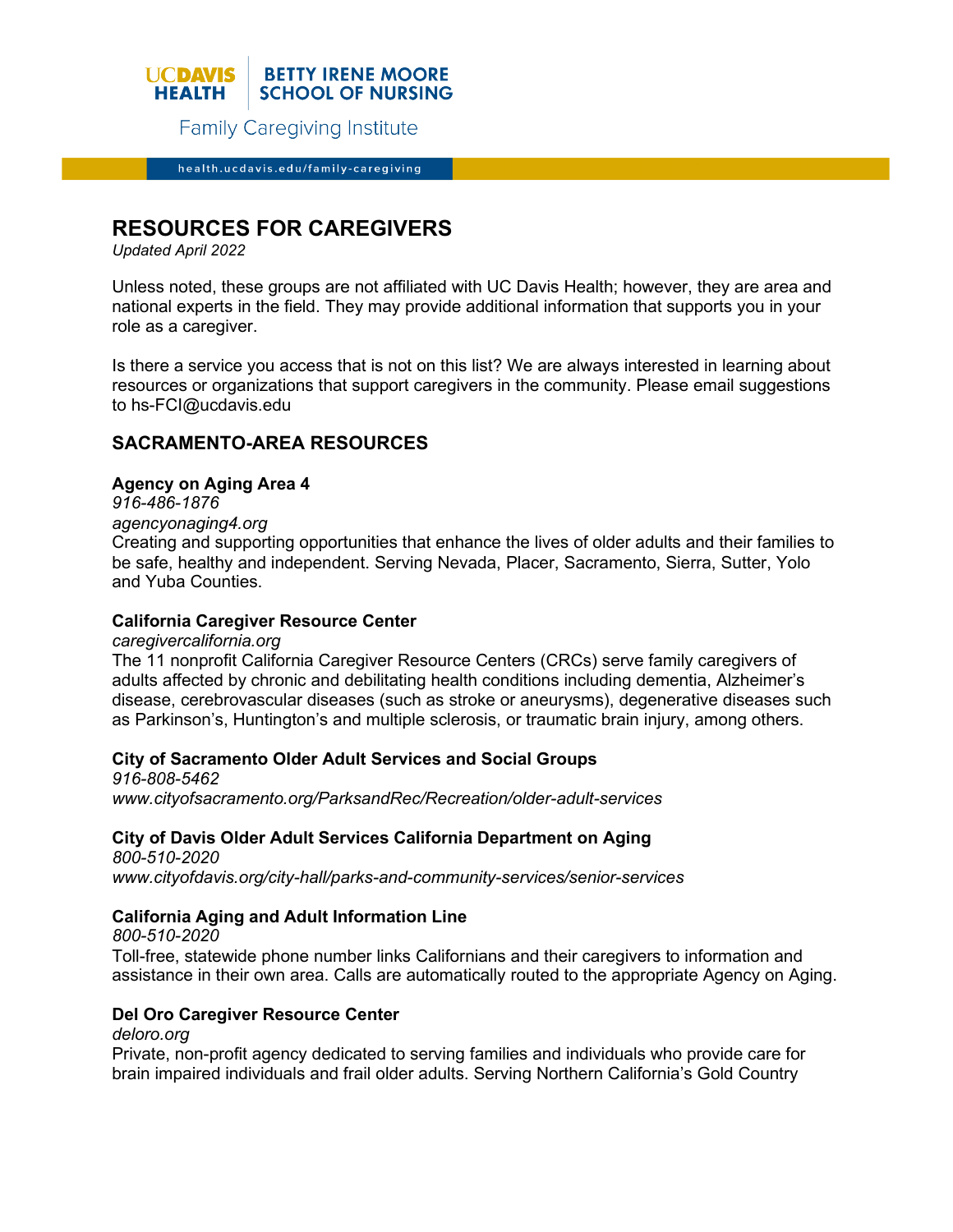counties — Alpine, Amador, Calaveras, Colusa, El Dorado, Nevada, Placer, Sacramento, San Joaquin, Sierra, Sutter, Yolo and Yuba.

### **Meals on Wheels by ACC**

*877-434-8075 mowsac.org* Serving Sacramento County Seniors. Home-delivered meals for older adults who have difficulty leaving their homes or preparing food for themselves.

# **Rebuilding Together Sacramento**

*916-455-1880*

#### *rebuildingtogethersacramento.org*

Nonprofit, volunteer home rehabilitation organization provides services to improve the safety and efficiency of homes in the Sacramento area for low-income homeowners, including older adults.

# **Sacramento County Aging Resources Directory**

*sacagingresources.org/resources-directory*

Local, state and national resources and services available to older adults and caregivers living in Sacramento County. All organizations are government or non-profit agencies.

### **UC Davis Health Alzheimer's Resource Center**

*health.ucdavis.edu/alzheimers/education.html*

Community education page for the UC Davis Alzheimer's Disease Center — advancing the understanding of Alzheimer's disease and related dementias through comprehensive patient evaluations and leading-edge research.

# **UC Davis Health Comprehensive Cancer Center**

*health.ucdavis.edu/cancer/support/caregivers-special-populations/caregivers-support.html* Caregiver support page for the UC Davis Health Comprehensive Cancer Center – providing leading-edge cancer care research, education and outreach.

# **ADDITIONAL RESOURCES**

# **Administration for Community Living**

*acl.gov* Help finding online tools, specific programs, services and service providers to enable older adults to live where they choose and participate in their communities.

# **Alzheimer's Association**

*Helpline: 800-272-3900 alz.org* Education, support and research

# **The American Cancer Society**

*cancer.org* Education, support and research

# **American Heart Association**

*heart.org* Education, support and research **2**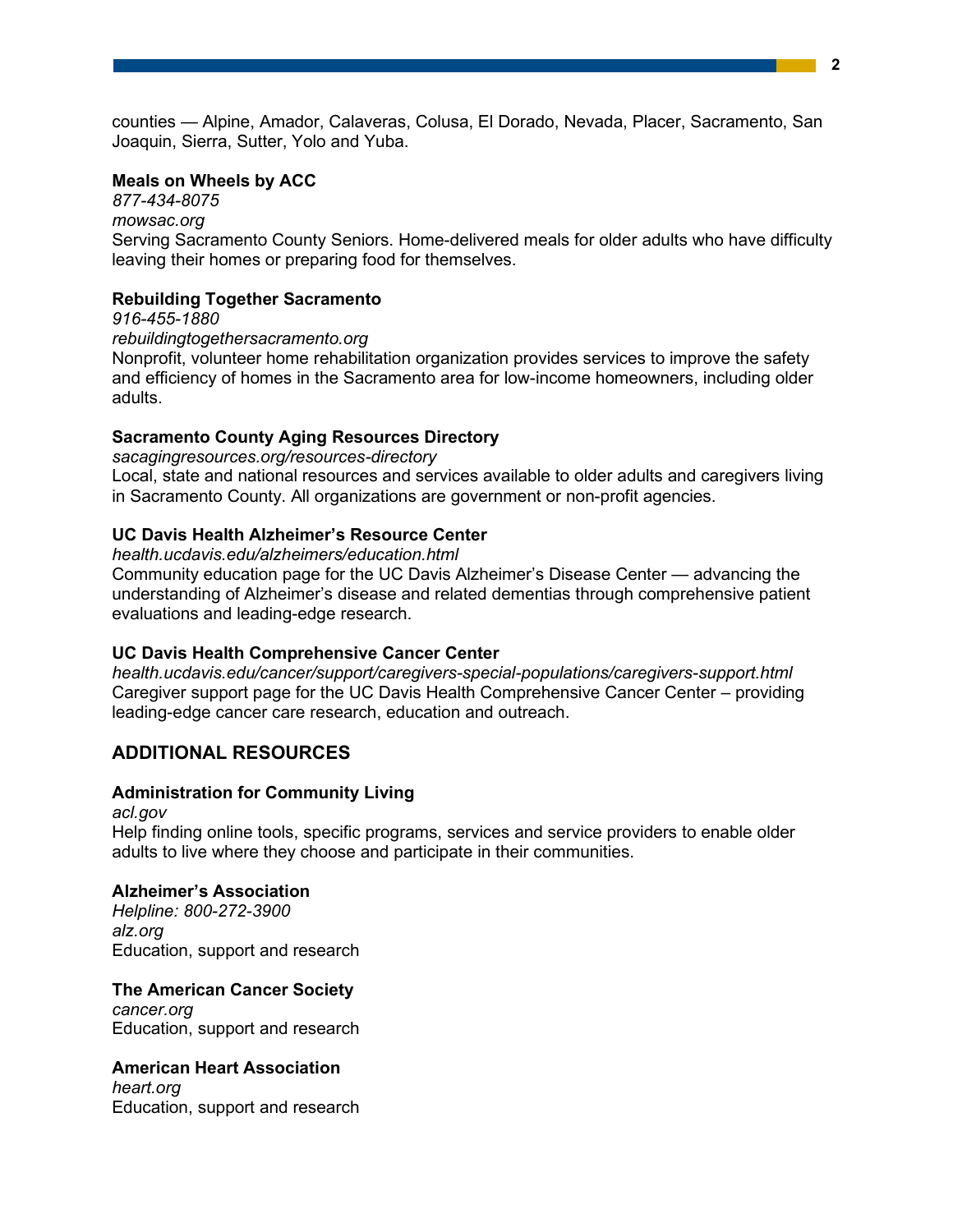#### **Benjamin Rose Institute on Aging**

*benrose.org* Financial, health, help at home, housing and resource library for older people and caregivers

#### **Choosing a Home Health Aide**

*aplaceformom.com/planning-and-advice/articles/tips-for-choosing-home-care* A Place for Mom article

#### **Choosing a Nursing Home**

*www.nia.nih.gov/health/how-choose-nursing-home* National Institutes of Health article

### **Daughterhood.org**

*daughterhood.org* Online community sharing information, support and resources

### **Diverse Elders Coalition**

*diverseelders.org* Advocates for policies and highlights programs that improve aging in communities.

#### **Emergency Preparedness for Older Adults**

*cdc.gov/aging/emergency-preparedness* Center for Disease Control article

#### **Fall Prevention**

*nia.nih.gov/health/infographics/aging-place-tips-making-home-safe-and-accessible* National Institutes of Health article

### **Family Caregiver Alliance**

*caregiver.org* Improving quality of life for family caregivers and people who receive their care; many resources in Spanish, Chinese, Vietnamese and other languages, as well as English.

#### **Home Alone Alliance Family Caregiving How-to Series**

*aarp.org/ppi/initiatives/home-alone-alliance* AARP and partners

#### **How to be a Caregiver**

*nytimes.com/guides/well/how-to-be-a-caregiver New York Times* guide

#### **Older Adult Nest Egg**

*olderadultnestegg.com* Non-profit website that seeks to protect elders vulnerable to financial scams and fraud through education, research and risk assessments.

#### **Parkinson's Foundation**

*parkinson.org/Living-with-Parkinsons/For-Caregivers* Education, support and research